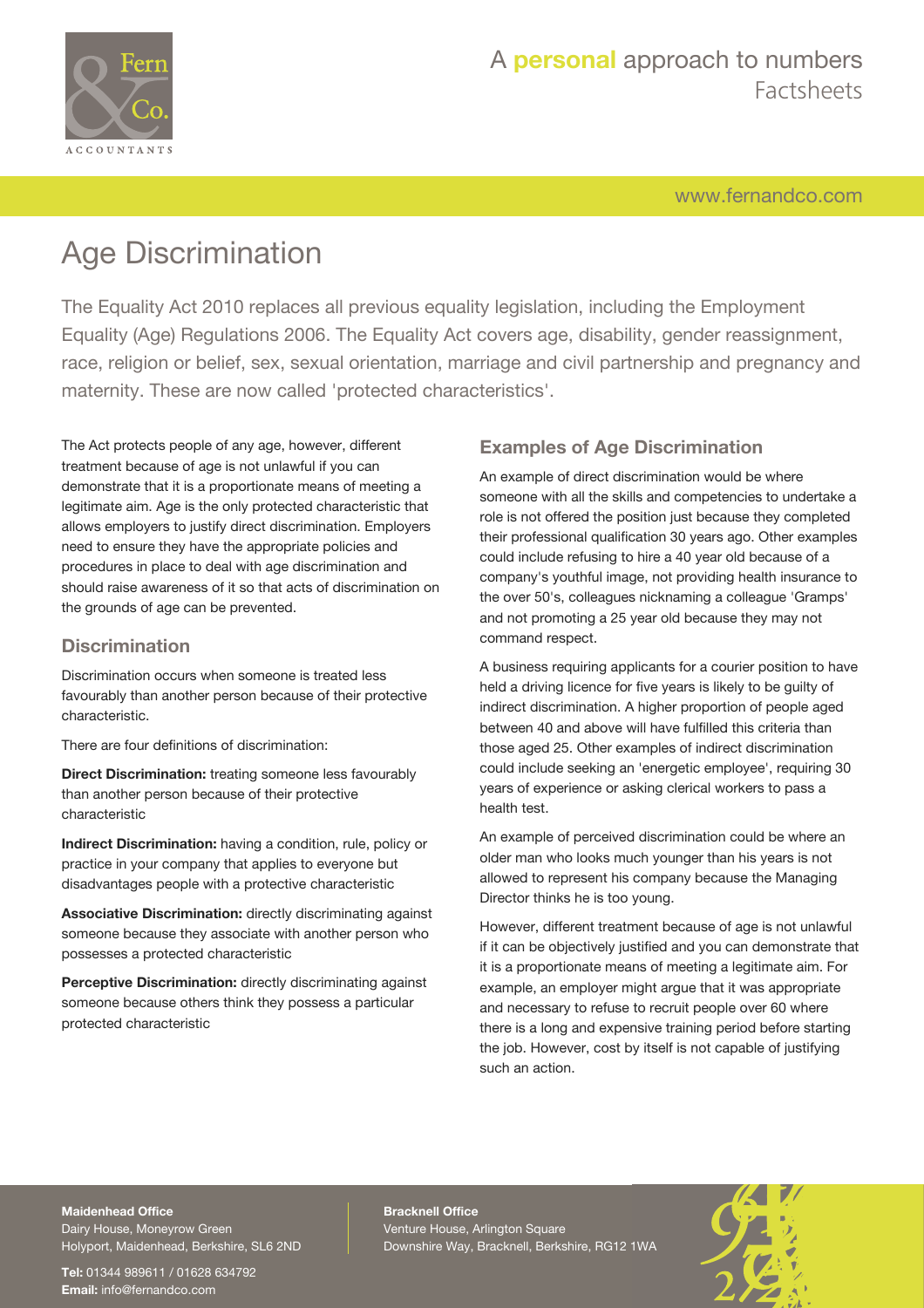

# A **personal** approach to numbers Factsheets

### [www.fernandco.com](http://www.fernandco.com)

#### **Harassment**

Harassment on the basis of age is equally unlawful. For example, a mature trainee teacher may be teased and tormented in a school on the grounds of age during the teaching experience. If no action is taken by the head teacher, this may be treated as harassment. An employee may be written off as 'too slow' or 'an old timer'. This too could be seen as harassment.

The Equality Act 2010 covered harassment by a third party, making employers potentially vicariously liable for harassment of their staff by people they don't employ. However, this has been repealed with effect from October 2013, and employers will no longer have the risk of being held responsible if an external third party harasses an employee. However, employers must continue to take 'all reasonable steps' to ensure that employees don't suffer harassment at work; therefore it is recommended that your harassment policy still states that you show 'zero tolerance' towards such behaviour.

#### **Recruitment**

Employers must be aware of the significance of the legislation at all stages in the recruitment process and to avoid breaking the age rules they should consider:

- removing age/date of birth from adverts for example: 'Trainee Sales Representatives.. envisaged age 21-30 years'
- reviewing application forms to ensure they do not ask for unnecessary information about periods and dates
- avoiding asking for 'so many years of experience' in job descriptions and person specifications for example: 'graduated in the last seven years'
- avoiding using language that might imply a preference for someone of a certain age, such as 'mature', 'young', 'energetic' or 'the atmosphere in the office, although demanding, is lively, relaxed and young'
- ensuring that other visible methods are used to recruit graduates as well as university milk rounds, to avoid limiting opportunities to young graduates
- focusing on competencies to undertake a role and not making interview notes that refer to age considerations
- never asking personal questions nor make assumptions about health or physical abilities
- never ask health related questions before you have offered the individual a job.

#### **Service related benefits**

Employers are allowed to use a length of service criterion in pay and non-pay benefits of up to five years' service. Benefits based on over five years service are also allowed if the benefit reflects a higher level of experience, rewards loyalty or increases or maintains motivation and is applied equally to all employees in similar situations. It is for the employer to demonstrate that the variation in pay/benefits over five years can be objectively justified.

Employers are recommended to review their pay and benefits policies to ensure that they are based on experience, skills and other non-age related criteria.

### **Redundancy**

The existing statutory payment provisions remain in place. Employers can, as before, pay enhanced redundancy payments. However, to avoid discriminating, employers should use the same age brackets and multipliers as used when calculating statutory redundancy pay.

#### **Retirement**

The default retirement age and the statutory retirement procedure were abolished from 6th April 2011.

Employers that wish to prescribe a compulsory retirement age may do so only if it is a proportionate means of achieving a legitimate aim.

#### **Maidenhead Office**

Dairy House, Moneyrow Green Holyport, Maidenhead, Berkshire, SL6 2ND

**Tel:** 01344 989611 / 01628 634792 **Email:** [info@fernandco.com](mailto:info@fernandco.com)

**Bracknell Office** Venture House, Arlington Square Downshire Way, Bracknell, Berkshire, RG12 1WA